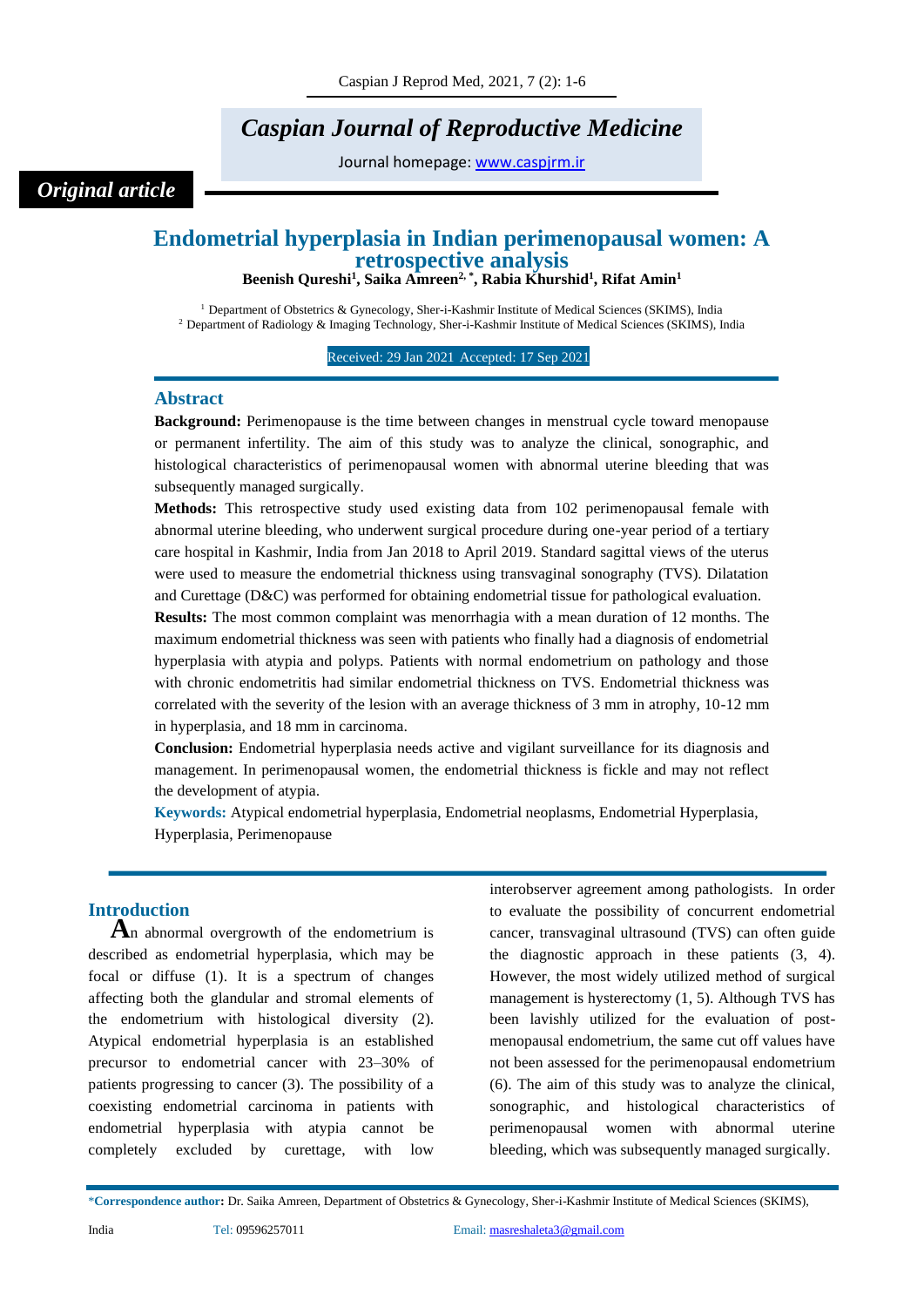

## **Materials & Methods**

 This retrospective study used existing data from routine investigations and interventions of a tertiary care hospital in Kashmir, India from Jan 2018 to April 2019. The ethics committee of Sher-i-Kashmir Institute of Medical Sciences (SKIMS) in India approved this study. Patients with the chief complaint of abnormal uterine bleeding, who underwent surgical procedure for over a period of one year, were included in the study. TVS was performed by radiologists with a 7-10 MHz endovaginally probe using Aloka Prosound SSD 3500 SX. Standard sagittal views of the uterus were used to measure the endometrial thickness by electronic calipers from "echo to echo". In case any fluid was present in the endometrial canal, both layers of the endometrium were measured separately, and the values were added for the final endometrial thickness. Postmenopausal females without a complete TVS record or histological diagnosis were excluded from the study. Only patients for whom TVS was performed before day 10 of the cycle were included. Dilatation and curettage (D&C) was performed for obtaining endometrial tissue for pathological evaluation. MedCalc Statistical Software version 18.9.1 was used for analysis.

#### **Results**

 We included 102 patients who had undergone surgical procedure over the period between 2018 and 2019 in Kashmir, India. The mean age was 54 years. The most common complaint (32%) was menorrhagia with a mean duration of 12 months of symptoms. The lowest endometrial thickness was 5 mm, while the highest was 38 mm with a SD of 8.9 (Fig 1). The maximum endometrial thickness was seen in patients who finally had a diagnosis of endometrial hyperplasia with atypia and polyps (Fig 2). Patients with normal endometrium on pathology and those with chronic endometritis had similar endometrial thickness on TVS with no significant statistical difference (Fig 3). On comparing the mean endometrial thickness in patients with and without a final diagnosis of hyperplasia, the result was not statistically significant. Thus, we were unable to establish a new or confirm an existing endometrial thickness threshold to suggest hyperplasia in this group of perimenopausal patients.



Figure 1. Box and whisker plot of endometrial thickness



Figure 2. Comparison of endometrial thickness to the final histopathology

Adenomyosis, B: Fibroids, C: Endometrial hyperplasia, D: Endometrial hyperplasia with atypia, E: Endometrial polyps, F: Chronic endometritis, G: Normal



Figure 3: Transvaginal ultrasound sagittal view showing thickened endometrium in a patient with final histopathology of hyperplasia without atypia

 Patients on tamoxifen treatment (n=10) had a mean endometrial thickness of 15mm. All these patients had been under treatment for over twelve months. Two of these patients had hyperplasia with atypia, while the rest had hyperplasia without atypia (n=8). Patients on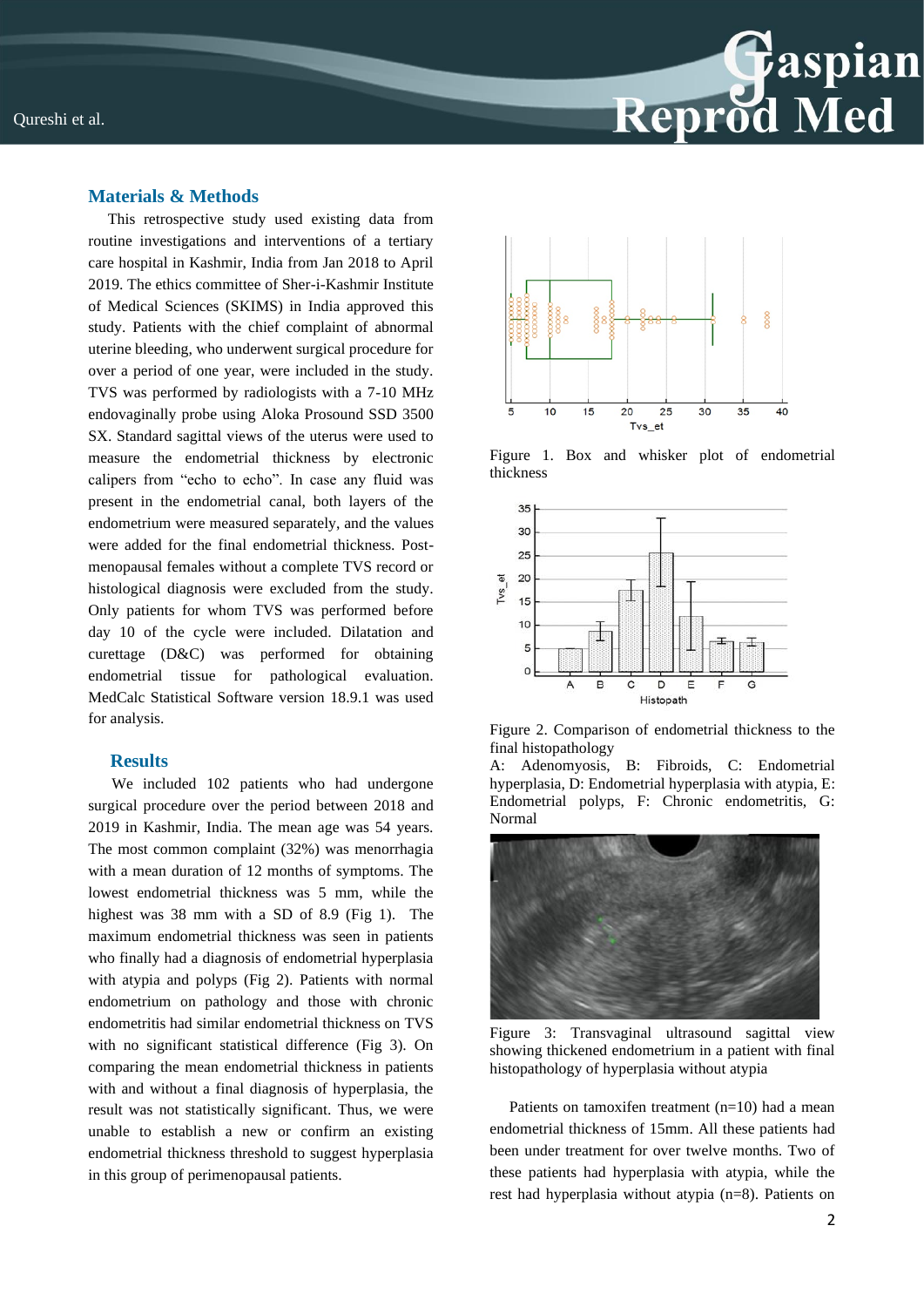hormone replacement therapy (HRT) (n=20) had a mean endometrial thickness of 13mm. Two of these patients had atypia, two had chronic endometritis, while the rest had hyperplasia  $(n=16)$ . Nulliparous patients (n=6) had a mean endometrial thickness of 23 mm with four patients having hyperplasia and two patients having atypia.

## **Discussion**

Endometrial thickness appears to correlate with the severity of the lesion with an average thickness of 3 mm in atrophy, 10-12 mm in hyperplasia and 18 mm in carcinoma. By using a cut-off of 5 mm, it is thought that the majority of cases of both endometrial carcinoma and endometrial hyperplasia should be identified and investigated further (1, 5). When an endometrial biopsy retrieves insufficient tissue for diagnosis and the endometrial thickness is 4 mm, no additional diagnostic tests are required. Conversely, it is recommended to obtain a histologic specimen using D&C when the endometrial thickness is 4 mm (4). Risk assessment using a combination of individual patient characteristics and endometrial thickness has been evaluated and suggested to be most cost-effective for selection of a second-line strategy. Efficient risk assessment strategies may reserve a costly fast-track diagnostic work-up for women with ultrasound findings highly suspicious of endometrial thickness, while women with an ultrasonic low risk of malignancy may be evaluated in a standard diagnostic work-up (7).

The mean age of the subjects in our study was 54 years. Studies have suggested that age is a significant factor in the prediction of cancer (3). It has been suggested that the post-menopausal group has a higher risk of endometrial cancer than hyperplasia, which makes prediction more difficult (4). Most women diagnosed with endometrial hyperplasia suffered from abnormal uterine bleeding including menorrhagia, inter menstrual bleeding or postmenopausal bleeding (1, 5). The incidence of endometrial hyperplasia was 33% in our study, and for atypia, it was 12%, which is in line with the previous data in literature. Since our study only included patients who underwent a surgical procedure, the actual incidence may be quite higher (4).

Studies by Ferenczy and Gelfand (8) have defined `two tracks for the endometrial development, namely,

hyperplasia or neoplasia. This approach denies the existence of a continuum of changes and emphasizes that the only morphological factor distinguishing benign endometrial lesions from those with malignant potential was cytological atypia. This conclusion was supported by a number of quantitative studies of cytodynamics, nuclear morphometric and DNA content, hence making the histological diagnosis essential for the exclusion of carcinoma in cases of hyperplasia with or without atypia (2). As per latest guidelines, WHO differentiates between two categories of endometrial hyperplasia as a reflection of molecular genetic changes: 1) hyperplasia without atypia and 2) atypical hyperplasia/endometrioid intraepithelial neoplasia (6).

Reprod Med

Hyperplasia without atypia is benign and exhibits no relevant genetic changes. However, progression to invasive disease may occur in less than three. Atypical endometrial hyperplasia, on the other hand, exhibits many of the mutations typical for invasive endometrial cancer (6). Hence, hyperplasia without atypia should generally be treated conservatively. The risk factors for endometrial hyperplasia are the same as those for endometrial carcinoma. Unopposed estrogen, which can be endo or exogenous, has a mutagenic and carcinogenic effect on stromal and glandular cells of the endometrium, leading to hyperplastic lesions. Other risk factors for endometrial carcinoma include increased body mass index (BMI), nulliparity, chronic anovulation, early menarche, late onset of menopause, and diabetes (4, 5). We did not find BMI to be statistically significant or correlate to final diagnose as in other studies (3). Only a small percentage of our patients had hypertension and/or diabetes that were statistically significant in order for us to make a conclusion.

It has been shown that 5.3% of women taking cyclical estrogen and progestogen developed endometrial hyperplasia with 0.7% developing atypical hyperplasia (1, 5). All of the patients who were nulliparous had the final diagnosis of endometrial hyperplasia with two showing atypia as well. Since this was a retrospective study, we did not have access to the particular fertility treatments these patients may have undergone several years ago. This denotes an area that needs further probing and investigations.

Tamoxifen is a selective estrogen receptor modulator (SERM), widely used as adjunctive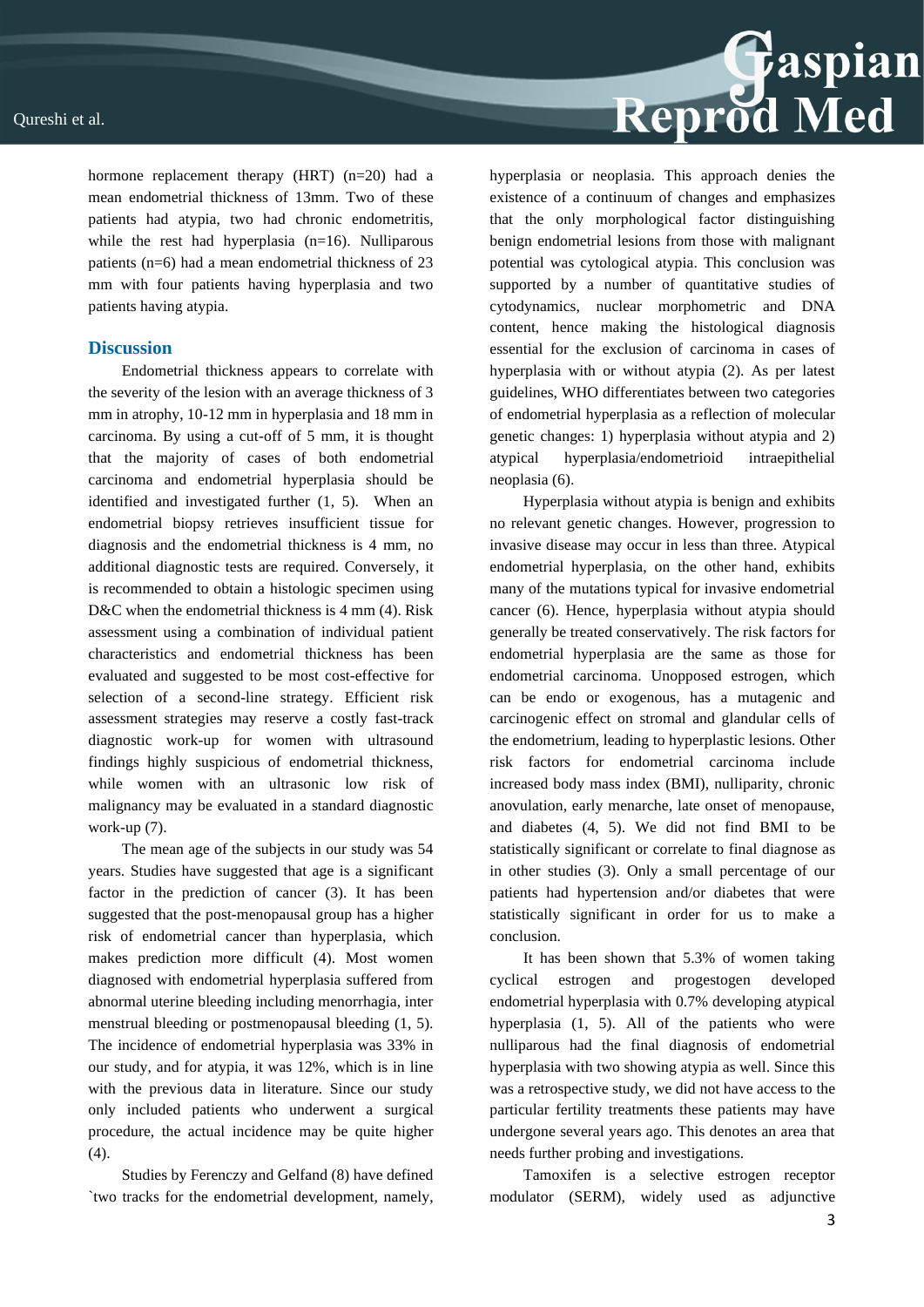### Qureshi et al.



treatment in postmenopausal women with estrogen receptor positive breast cancer. The primary therapeutic effect of tamoxifen is its anti-oestrogenic effects on the breast; however, it has pro-oestrogenic effects on the uterus and bone. The risk of developing endometrial cancer in postmenopausal women taking tamoxifen is thought to be two to three times higher than the general population risk  $(1, 5)$ . We found two patients on tamoxifen with atypia. As such, routine TVS screening should be performed on asymptomatic, postmenopausal breast cancer tamoxifen-treated patients. Other reports have claimed that TVS is of limited value in the evaluation of endometrium of such patients due to a false-positive sonographic appearance of a thick endometrium and a discrepancy between the sonographic and histologic findings that were described in these patients perhaps due to stromal edema (9).

Several studies have implicated the use of a cut off value for endometrial thickness on TVS. Gull et al. found that no endometrial cancers would have been missed (using a cutoff level of  $\leq 4$  mm) if TVS measurement of the endometrial thickness had been performed. The fact that women were followed up for ten years after the primary referral could confirm the clinical efficacy of TVS measurement of endometrial thickness as a means of excluding endometrial disease in women with post-menopausal bleeding (10). Recommendations, however, vary widely. Some authors propose hysterectomy for patients with prior hyperplasia before starting tamoxifen, while others are comfortable with ultrasound and pipette biopsy for monitoring (11).

Research findings illustrated that 60% of women with a preoperative diagnosis of atypical endometrial hyperplasia had undiagnosed endometrial cancer when the uterus was examined by a pathologist after hysterectomy (3). In our study, patients with the diagnosis of endometrial hyperplasia had a mean endometrial thickness of 16 mm, while those with atypia had a mean endometrial thickness of 24 mm. It is imperative to note that all these patients were perimenopausal. One of the biggest limitations of TVS is that although the endometrium changes with the phase of the menstrual cycle in a menstruating woman, the fluctuating levels of estrogen in perimenopausal may actually cause the endometrium to be often thicker than it will be several years after menopause (11). A

cut off value may help improve the prediction of endometrial hyperplasia, but it may cause unnecessary interventions in normal women. This is the basic reason for the evaluation of ancillary features that may help improve prediction. The International Endometrial Tumor Analysis (IETA) group, formed in Chicago in 2008, designed a standardized consensus with the aim of approving terms and definitions that describe ultrasound findings in the uterine cavity, and put forward recommendations that help the prediction and diagnosis of endometrial pathology. In addition, endometrial thickness, vascularization, and patient clinical variables were used to differentiate between benign and malignant endometrium in women with postmenopausal bleeding (12).

We included any documentation of an ill-defined endometrium-myometrium interface and heterogeneous endometrial echogenicity. These characteristics have been described as the best ultrasound variables for predicting endometrial malignancy in a study. Disrupted junction zone was of bad prognosis as well (12). However, few scholars described these patterns unreliable and variable (7). We did not find any statistically significant data pertaining to these findings in our study. Perhaps, it points to the fact that we did not include patients with a preoperative diagnosis of endometrial carcinoma in our study and incidentally none of the included patients had frank carcinoma. Also, we found little information whether these patients had adenomyosis or not. It is pertinent to mention that the nagging question is what is the probability of malignancy. Though the presence of endometrial hyperplasia is a risk factor for progression to endometrial carcinoma, some argue that endometrial hyperplasia is a precursor lesion in the natural history of endometrial carcinoma and that endometrial carcinoma may already be present in a significant number of women with a tissue diagnosis of endometrial hyperplasia. Studies have found rates of concurrent carcinoma in women undergoing hysterectomy for endometrial hyperplasia to range from 17% - 52% (5). Thus, the management of atypia is becoming aggressive in view of its risk to progress to endometrial carcinoma. It is prudent that the endometrial margins are evaluated for disruption or increased vascularity, and even negative findings are documented. However, the evaluation of the endo-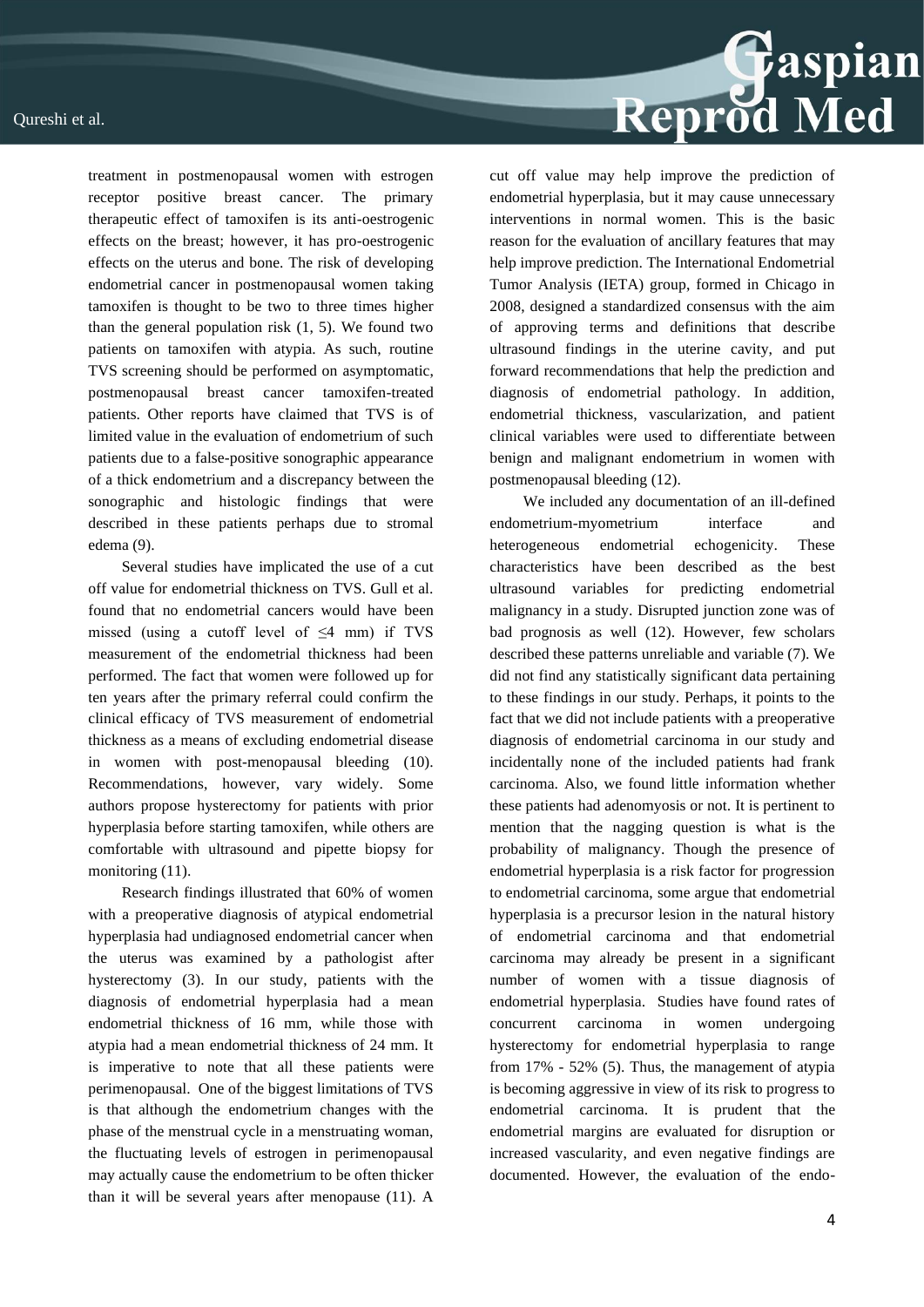

myometrial junction may be difficult in women with adenomyosis or in images of low quality (7).

There is currently no routine screening test for endometrial cancer or its precursor lesions. It is widely accepted that endometrial sampling may not give a representative picture of the entire endometrial cavity and endometrial cancer can be missed even when a TVS was suggestive (4, 5, 11). A vintage study recommended a repeat TVS after a year if endometrial thickness is only 1 mm, curettage for endometrial thickness >4mm and for the rest 2-3 mm, a TVS once every three months for patients with post-menopausal bleeding (13). However, this dictum does not apply to the hormonally mercurial peri menopausal patients. Endometrium can be much thicker than anticipated and still be without atypia. The existing literature suggests that patients who have been diagnosed with atypical endometrial hyperplasia may have concurrent undiagnosed cancer- with the rate varying from 10- 52% (3, 4). This wide range demands a crucial decision-making moment where the possibility of cancer in patient is a toss of a coin. TVS may help us find the probability of cancer and hence help in decision making. Patients with a low risk for malignancy can be assured and kept on standard care without a need for close follow-up. This can help both the economical and emotional costs of over calling (7). Such a decision is more important in countries like ours with meager health resources. The importance of early detection, however, cannot be overemphasized as these patients have a sharp decline in survival rate once the stage goes up (13). The key is to identify the earliest change of atypia to carcinoma using the tools we have and improving them. Another important issue remains the preservation of fertility in patients when diagnostic feature may not favor conservative management (6).

Our study has some limitations. Being retrospective, we did not have information about prior body habitus/ obesity, family history, early history of polycystic disease or syndromic presentations, unless specifically mentioned. These have been associated, albeit variably in the previous literature (4, 9). Further studies with a prospective design can help assess these associations.

### **Conclusion**

Endometrial hyperplasia is an elevated glandular to stromal component of the endometrium with varied degrees of proliferation. It needs active and vigilant surveillance for its diagnosis and management. Though TVS is a barndoor procedure, its utilization needs to be amplified and more characteristics should be sought for helping the prediction of atypia. The endometrial thickness is fickle and may not reflect the true development of atypia in perimenopausal women. Perhaps the development of a scoring system, which considers a combination of findings on transvaginal ultrasound and not just the endometrial thickness or a cut-off value, is the need of the hour for these patients.

#### **Acknowledgements**

We would like to appreciate the health center of Sher-i-Kashmir Institute of Medical Sciences (SKIMS) in India for the confirmation of this project. We are also thankful to our colleagues at the tertiary care hospital in Kashmir for their cooperation in the treatment and care of these patients.

## **Conflicts of Interest**

 The authors state that there is no conflict of interest.

### **References**

- 1. Moore E, Shafi M. Endometrial hyperplasia. Obstet Gynaecol Reprod Med. 2013;23(3):88-93.
- 2. Marsden DE, Hacker NF. Optimal management of endometrial hyperplasia. Best practice & research Clinical obstetrics & gynaecology. 2001;15(3):393- 405.
- 3. Antonsen SL, Ulrich L, Høgdall C. Patients with atypical hyperplasia of the endometrium should be treated in oncological centers. Gynecologic oncology. 2012;125(1):124-128.
- 4. Armstrong AJ, Hurd WW, Elguero S, Barker NM, Zanotti KM. Diagnosis and management of endometrial hyperplasia. Journal of minimally invasive gynecology. 2012;19(5):562-571.
- 5. Herman MC, Mol BW, Bongers MY. Diagnosis of heavy menstrual bleeding. Women's health (London, England). 2016;12(1):15-20.
- 6. Emons G, Beckmann MW, Schmidt D, Mallmann P. New WHO Classification of Endometrial Hyperplasias. Geburtshilfe und Frauenheilkunde. 2015;75(2):135-136.